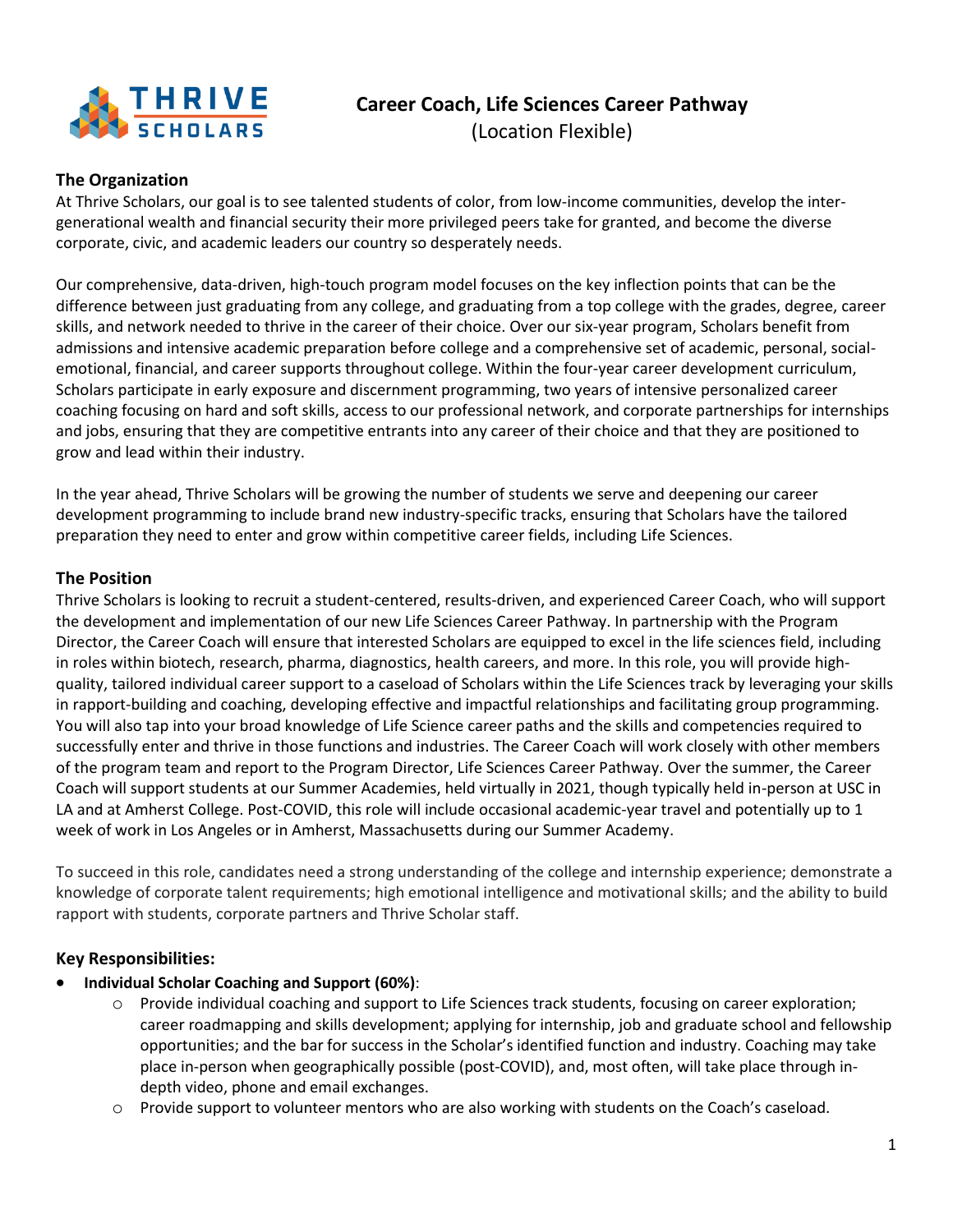- o As the primary relationship manager for students on the caseload, assess and triage holistic needs that Scholars may have, including needs related to academic and socioemotional success.
- o Maintain records of all appointments, presentations, and services to students.

#### • **Internship and Job Recruitment (25%)**:

- $\circ$  Develop a keen understanding of the success profile sought by life sciences companies and effectively support the recruitment and preparation of Scholars for these internship and job opportunities.
- o Provide coaching around resume and cover letter preparation, interview skills, and prepare Scholars for onthe-job success before and during internship/job.
- o Work with other members of the career team to provide individualized outreach to students, using our Salesforce database.
- **Career Program Development, Implementation, and Support (15%)**:
	- o In collaboration with others on the Career team, the Career Coach will have the opportunity to develop, implement, and support the core Thrive Scholars Career Development curriculum and programming, as well as Life Sciences programming, including events, workshops, webinars, and the production of lasting resources.
	- o Program delivery will take place virtually, utilizing a Learning Management System as our curriculum hub, as well as in-person at Summer Academy.

## **The Ideal Candidate**

- Bachelor's degree required, major in Life Sciences field preferred
- Minimum 5 years of professional experience, including 3+ years in life sciences industry
- Minimum 2 years of relevant experience in advising, or coaching
- Results-driven with an ability to adapt your approach to achieve stated results
- Ability to build strong and trusting rapport with a diverse group of college students
- Strong knowledge of life sciences career paths and employment landscape
- Deep understanding of the college to career journey for underrepresented students
- Excellent verbal and written communication skills
- Excellent analytical, and organizational skills
- Capacity to balance multiple and varied tasks, meet deadlines, and use well-developed time management and organizational skills
- Experience with Canvas or other LMS
- Experience using a database for documentation and reporting (Salesforce preferred)

#### **Compensation Range:** \$80,000 to \$90,000

For more information, please visit thrivescholars.org

*Thrive Scholars provides equal employment opportunities (EEO) to all employees and applicants for employment and prohibits discrimination and harassment based on race, color, religion, gender, gender identity, national origin, sexual orientation, age, disability, or veteran status.*

Knowing its importance to the success of our work, Thrive Scholars is committed to diversity and inclusion, and we aspire to build a diverse staff team and community. We strongly encourage people of all backgrounds to apply. We appreciate your time and will review and respond to all applications received.